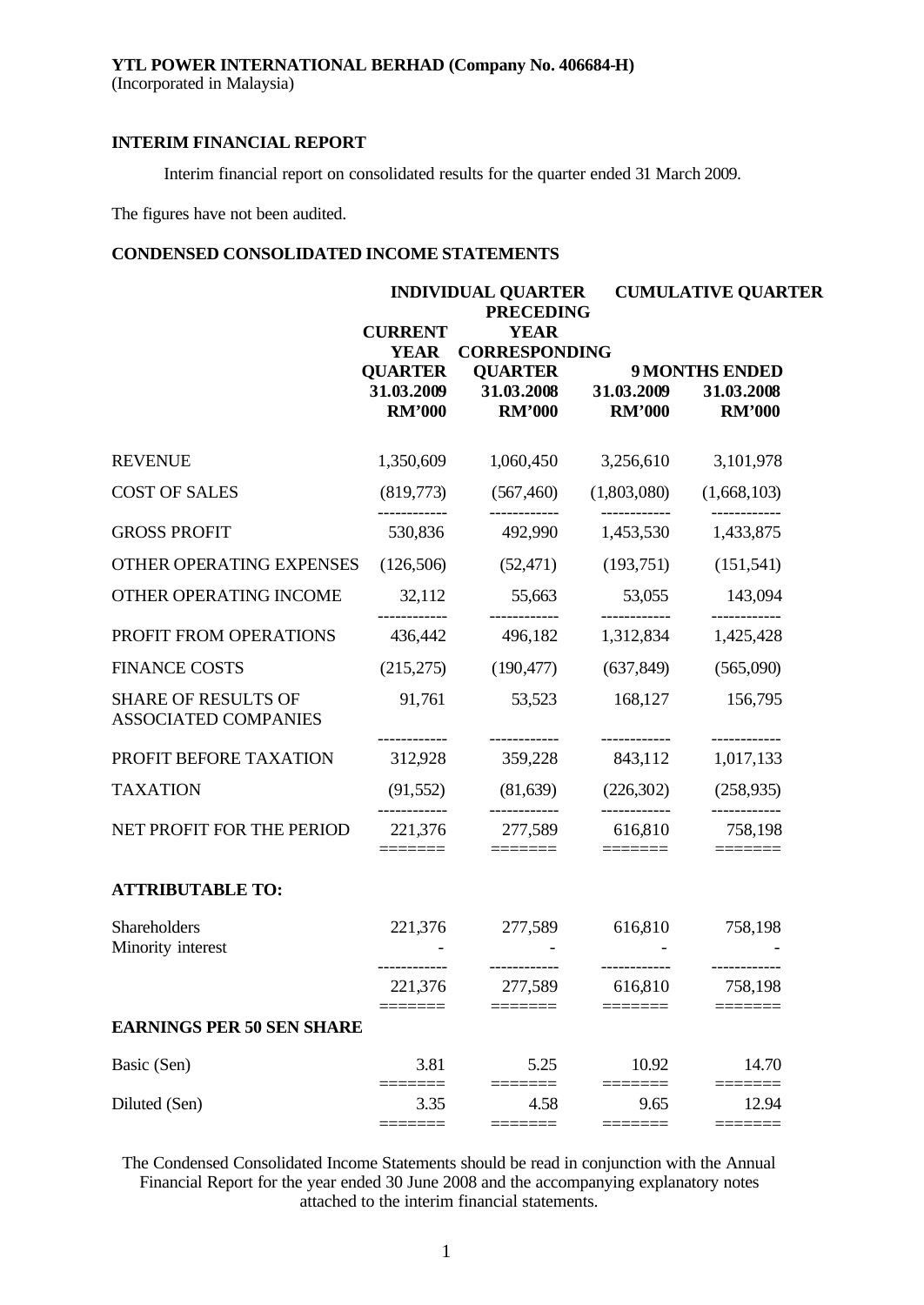### **CONDENSED CONSOLIDATED BALANCE SHEET**

|                                                                                         | <b>UNAUDITED</b><br>As at<br>31.03.2009<br><b>RM'000</b> | <b>AUDITED</b><br>As at<br>30.06.2008<br><b>RM'000</b> |
|-----------------------------------------------------------------------------------------|----------------------------------------------------------|--------------------------------------------------------|
| <b>ASSETS</b>                                                                           |                                                          |                                                        |
| <b>Non-Current Assets</b>                                                               |                                                          |                                                        |
| Property, Plant and Equipment                                                           | 15,279,548                                               | 15,089,793                                             |
| Prepaid Lease Payments                                                                  | 2,944                                                    | 3,171                                                  |
| <b>Intangible Assets</b>                                                                | 6,935,862                                                | 441,333                                                |
| <b>Investment in Associated Companies</b>                                               | 951,709                                                  | 929,872                                                |
| Investments                                                                             | 649,881                                                  | 711,626                                                |
| Development Expenditure                                                                 | 12,376                                                   |                                                        |
| Prepayments and Others                                                                  | 61,739                                                   |                                                        |
|                                                                                         | 23,894,059                                               | 17, 175, 795                                           |
| <b>Current Assets</b>                                                                   | -------------                                            |                                                        |
| Inventories                                                                             | 783,592                                                  | 152,666                                                |
| Receivable s, Deposits and Prepayments                                                  | 1,888,523                                                | 1,028,783                                              |
| <b>Short Term Investments</b>                                                           | 46,922                                                   | 45,872                                                 |
| Deposits, Cash and Bank Balances                                                        | 5,549,004                                                | 9,423,760                                              |
|                                                                                         | --------------<br>8,268,041                              | --------------<br>10,651,081                           |
| <b>TOTAL ASSETS</b>                                                                     | ---------------<br>32,162,100                            | ------------<br>27,826,876                             |
| <b>EQUITY AND LIABILITIES</b>                                                           | ========                                                 |                                                        |
| Share Capital                                                                           | 2,941,727                                                | 2,721,320                                              |
| Reserves                                                                                | 2,898,497                                                | 4,039,223                                              |
| Treasury Shares, at cost                                                                | (119, 810)                                               | (360, 148)                                             |
| <b>Equity attributable to Shareholders of the Company</b><br><b>Minority Interest *</b> | --------------<br>5,720,414                              | ------------<br>6,400,395                              |
| <b>TOTAL EQUITY</b>                                                                     | --------------<br>5,720,414                              | ----------<br>6,400,395                                |
|                                                                                         |                                                          |                                                        |

\* Minority Interest denotes RM1.

The Condensed Consolidated Balance Sheet should be read in conjunction with the Annual Financial Report for the year ended 30 June 2008 and the accompanying explanatory notes attached to the financial statements.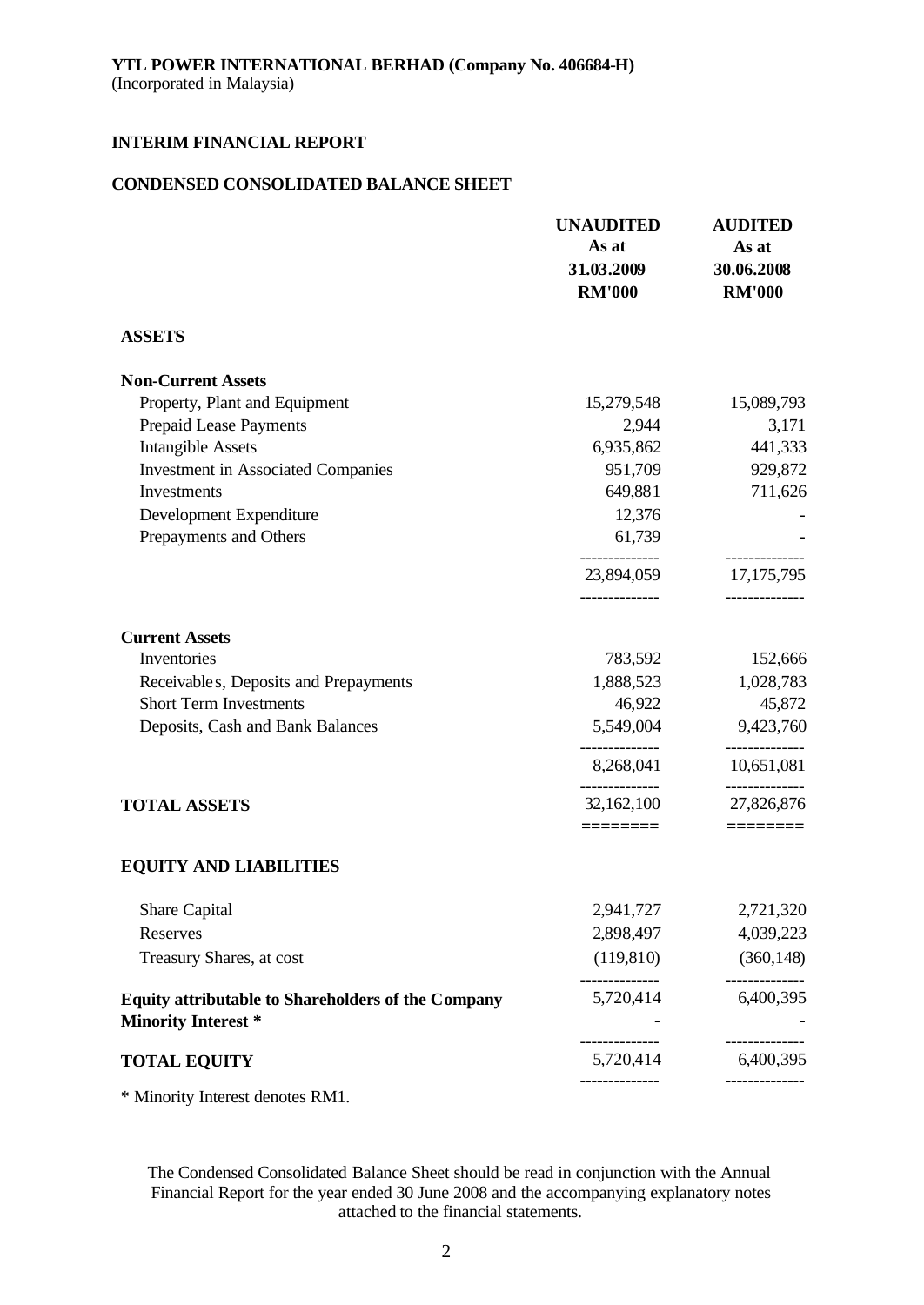# **CONDENSED CONSOLIDATED BALANCE SHEET – Continued**

|                                       | <b>UNAUDITED</b><br>As at<br>31.03.2009<br><b>RM'000</b> | <b>AUDITED</b><br>As at<br>30.06.2008<br><b>RM'000</b> |
|---------------------------------------|----------------------------------------------------------|--------------------------------------------------------|
| <b>LIABILITIES</b>                    |                                                          |                                                        |
| <b>Non-Current Liabilities</b>        |                                                          |                                                        |
| Deferred Tax Liabilities              | 2,077,744                                                | 2,199,393                                              |
| <b>Bonds</b>                          | 9,310,107                                                | 9,649,749                                              |
| Borrowings                            | 10,602,607                                               | 3,878,551                                              |
| Deferred Income                       | 175,044                                                  | 133,917                                                |
| Provision for Liabilities and Charges | 232,715                                                  | 315,352                                                |
| Payables                              | 9,344                                                    | 10,614                                                 |
|                                       | 22,407,561                                               | ----------<br>16,187,576                               |
| <b>Current Liabilities</b>            |                                                          |                                                        |
| Payables and Accrued Liabilities      | 1,817,688                                                | 1,063,969                                              |
| Provision for Liabilities and Charges | 63,130                                                   | 20,546                                                 |
| Provision for Taxation                | 110,915                                                  | 123,142                                                |
| <b>Bonds</b>                          |                                                          | 2,014,182                                              |
| <b>Borrowings</b>                     | 2,042,392                                                | 2,017,066                                              |
|                                       | 4,034,125                                                | 5,238,905                                              |
| <b>TOTAL LIABILITIES</b>              | 26,411,686                                               | 21,426,481                                             |
| <b>TOTAL EQUITY AND LIABILITIES</b>   | -------------<br>32,162,100                              | -----------<br>27,826,876                              |
|                                       | ========                                                 |                                                        |
| Net Assets Per 50 Sen Share (RM)      | 0.98                                                     | 1.21                                                   |
|                                       |                                                          | ===                                                    |

The Condensed Consolidated Balance Sheet should be read in conjunction with the Annual Financial Report for the year ended 30 June 2008 and the accompanying explanatory notes attached to the financial statements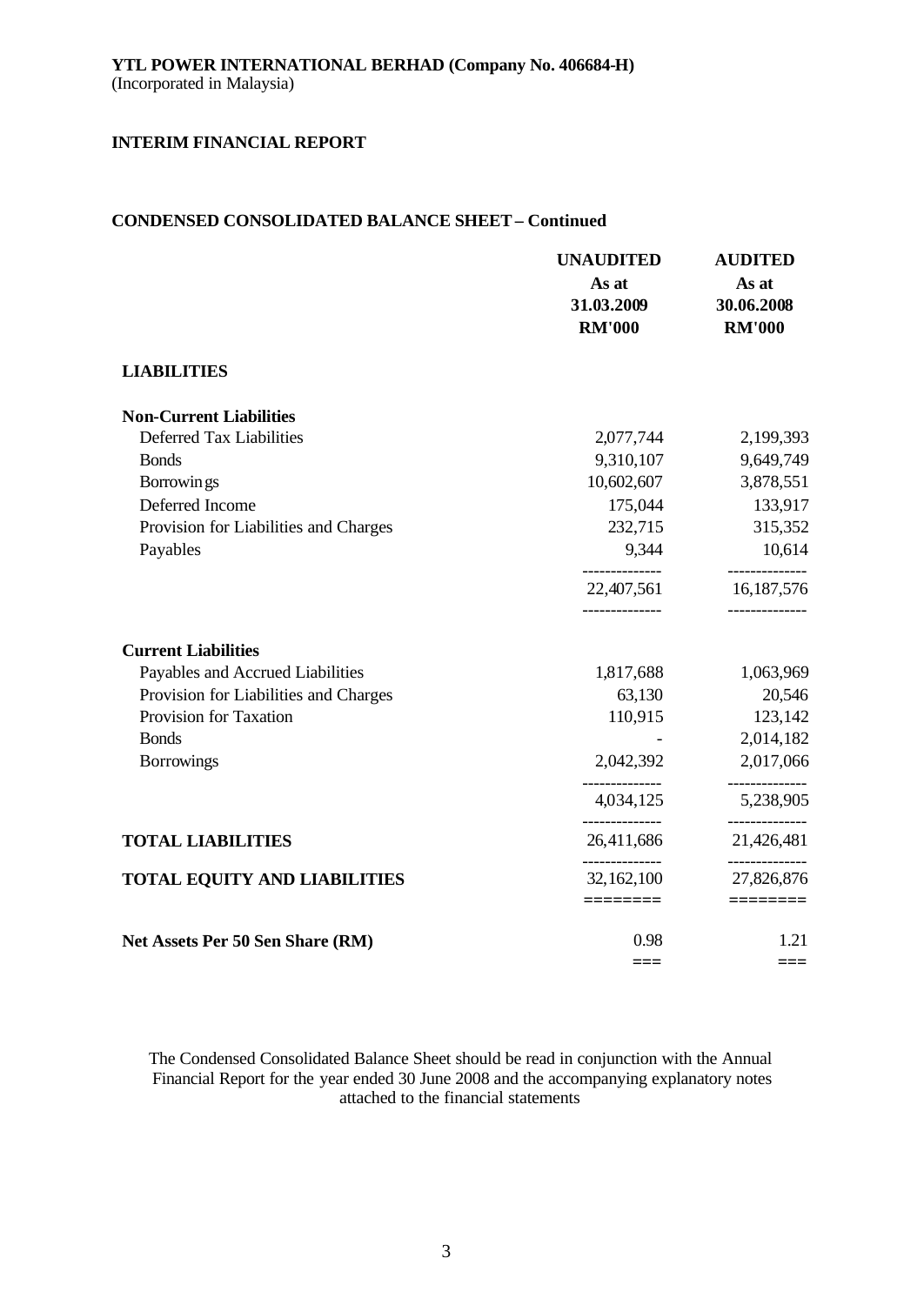(Incorporated in Malaysia)

# **INTERIM FINANCIAL REPORT CONDENSED CONSOLIDATED STATEMENT OF CHANGES IN EQUITY FOR THE PERIOD ENDED 31 MARCH 2009**

**|---------------------- Attributable to Equity Holders of the Company --------------------**

|                                                     | <b>Share</b><br>Capital<br><b>RM'000</b> | <b>Share</b><br>Premium<br><b>RM'000</b> | <b>Merger</b><br>& Other<br><b>Reserves</b><br><b>RM'000</b> | <b>Treasury</b><br><b>Shares</b><br><b>RM'000</b> | <b>Retained</b><br>Earnings<br><b>RM'000</b> | <b>Total</b><br><b>RM'000</b> | <b>Minority</b><br><b>Interest</b><br><b>RM'000</b> | <b>Total</b><br><b>Equity</b><br><b>RM'000</b> |
|-----------------------------------------------------|------------------------------------------|------------------------------------------|--------------------------------------------------------------|---------------------------------------------------|----------------------------------------------|-------------------------------|-----------------------------------------------------|------------------------------------------------|
| At 1 July 2008                                      | 2,721,320                                | 1,699,219                                | (2,037,888)                                                  | (360, 149)                                        | 4,377,893                                    | 6,400,395                     | $\overline{\phantom{0}}$                            | 6,400,395                                      |
| Currency translation difference                     |                                          | $\overline{\phantom{a}}$                 | (1,118,641)                                                  |                                                   |                                              | (1,118,641)                   | $\overline{\phantom{a}}$                            | (1, 118, 641)                                  |
| Net profit for the period                           |                                          |                                          |                                                              |                                                   | 616,810                                      | 616,810                       |                                                     | 616,810                                        |
| Total recognised income and expenses for the period |                                          | $\overline{\phantom{a}}$                 | (1, 118, 641)                                                | $\overline{\phantom{a}}$                          | 616,810                                      | (501, 831)                    | $\overline{\phantom{a}}$                            | (501, 831)                                     |
| Shares repurchased                                  |                                          |                                          |                                                              | (71, 505)                                         | $\sim$                                       | (71,505)                      | $\sim$                                              | (71, 505)                                      |
| Issue of share capital                              | 220,407                                  | 366,118                                  |                                                              |                                                   |                                              | 586,525                       | $\overline{\phantom{a}}$                            | 586,525                                        |
| Dividend paid – For the year ended 30 June 2008     |                                          | $\overline{\phantom{0}}$                 |                                                              | $\sim$                                            | (214, 830)                                   | (214, 830)                    | $\overline{\phantom{a}}$                            | (214, 831)                                     |
| - For the year ending 30 June 2009                  |                                          |                                          |                                                              | $\overline{\phantom{a}}$                          | (435, 307)                                   | (435,307)                     | $\overline{\phantom{a}}$                            | (435, 307)                                     |
| Share dividend                                      |                                          | (311, 844)                               |                                                              | 311,844                                           |                                              |                               | $\overline{\phantom{a}}$                            |                                                |
| Provision for share options                         |                                          |                                          | 208                                                          |                                                   |                                              | 208                           |                                                     | 208                                            |
| Warrant reserve                                     |                                          | $\overline{\phantom{a}}$                 | (43,241)                                                     |                                                   |                                              | (43,241)                      | $\overline{\phantom{a}}$                            | (43,241)                                       |
| At 31 March 2009                                    | 2,941,727<br>=======                     | 1,753,493<br>=======                     | (3,199,562)<br>========                                      | (119, 810)<br>=======                             | 4,344,566<br>=======                         | 5,720,414<br>-------          | -------                                             | 5,720,414<br>=======                           |

The Condensed Consolidated Statement of Changes in Equity should be read in conjunction with the Annual Financial Report for the year ended 30 June 2008 and accompanying explanatory notes attached to the interim financial statements.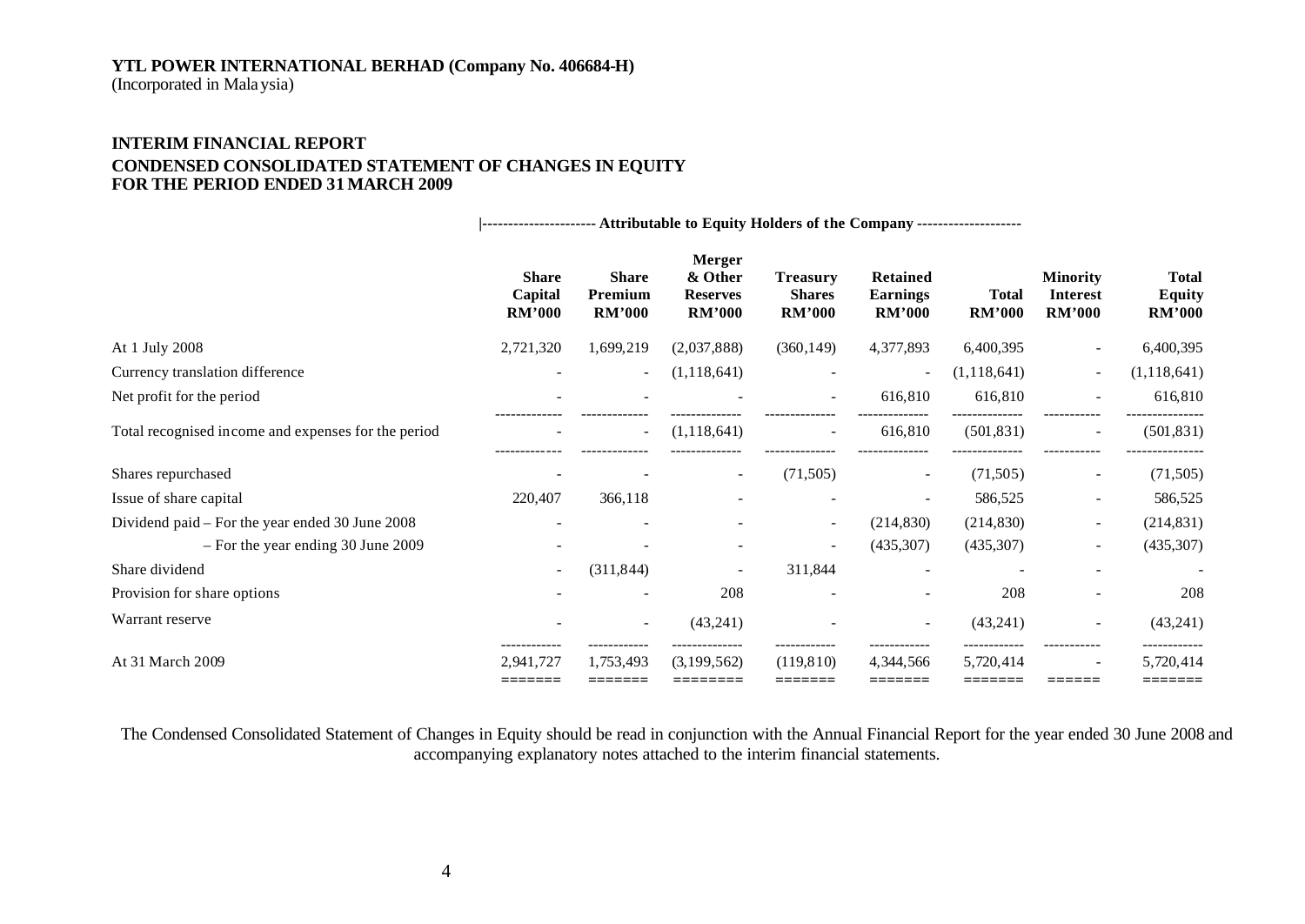(Incorporated in Malaysia)

# **INTERIM FINANCIAL REPORT**

#### **CONDENSED CONSOLIDATED STATEMENT OF CHANGES IN EQUITY-continued FOR THE PERIOD ENDED 31 MARCH 2008**

**|---------------------- Attributable to Equity Holders of the Company -------------------**

|                                                     |                                          |                                          | Merger                                      |                                                   |                                                     |                               |                                              |                                  |
|-----------------------------------------------------|------------------------------------------|------------------------------------------|---------------------------------------------|---------------------------------------------------|-----------------------------------------------------|-------------------------------|----------------------------------------------|----------------------------------|
|                                                     | <b>Share</b><br>Capital<br><b>RM'000</b> | <b>Share</b><br>Premium<br><b>RM'000</b> | & Other<br><b>Reserves</b><br><b>RM'000</b> | <b>Treasury</b><br><b>Shares</b><br><b>RM'000</b> | <b>Retained</b><br><b>Earnings</b><br><b>RM'000</b> | <b>Total</b><br><b>RM'000</b> | <b>Minority</b><br><b>Interest</b><br>RM'000 | Total<br>Equity<br><b>RM'000</b> |
|                                                     |                                          |                                          |                                             |                                                   |                                                     |                               |                                              |                                  |
| At 1 July 2007                                      | 2,648,158                                | 1,944,120                                | (2,089,013)                                 | (402,763)                                         | 4,026,641                                           | 6,127,143                     | $\overline{\phantom{a}}$                     | 6,127,143                        |
| Currency translation difference                     |                                          | $\overline{\phantom{a}}$                 | (264,006)                                   |                                                   |                                                     | (264,006)                     | $\overline{\phantom{a}}$                     | (264,006)                        |
| Net profit for the period                           |                                          |                                          |                                             |                                                   | 758,198                                             | 758,198                       | $\overline{\phantom{0}}$                     | 758,192                          |
| Total recognised income and expenses for the period |                                          | $\overline{\phantom{a}}$                 | (264,006)                                   |                                                   | 758,198                                             | 494,192                       |                                              | 494,192                          |
| Shares repurchased                                  |                                          |                                          |                                             | (262, 851)                                        |                                                     | (262, 851)                    | $\overline{\phantom{a}}$                     | (262, 851)                       |
| Issue of share capital                              | 41,202                                   | 100,245                                  |                                             |                                                   |                                                     | 141,447                       | $\overline{\phantom{a}}$                     | 141,447                          |
| Dividend paid – For the year ended 30 June 2007     |                                          |                                          |                                             | $\sim$                                            | (186, 895)                                          | (186, 895)                    | $\overline{\phantom{a}}$                     | (186, 895)                       |
| $-$ For the year ending 30 June 2008                |                                          |                                          |                                             | $\overline{\phantom{a}}$                          | (198, 278)                                          | (198, 278)                    | $\overline{\phantom{a}}$                     | (198, 278)                       |
| Share dividend                                      |                                          | (445, 447)                               |                                             | 445,447                                           |                                                     |                               | $\overline{a}$                               | -                                |
| Equity component of exchangeable bond               |                                          |                                          | (9,182)                                     |                                                   |                                                     | (9,182)                       |                                              | (9,182)                          |
| Provision for share options                         |                                          |                                          | 909                                         |                                                   |                                                     | 909                           |                                              | 909                              |
| Statutory reserve transfer from retained earnings   |                                          |                                          | 9,655                                       | $\overline{\phantom{a}}$                          | (9,655)                                             |                               |                                              |                                  |
| At 31 March 2008                                    | 2.689.360<br>=======                     | 1.598.918<br>--------                    | (2.351.637)<br>========                     | (220.167)<br>=======                              | 4.390.011<br>--------                               | 6.106.485<br>-------          |                                              | 6,106,485<br>=======             |

The Condensed Consolidated Statement of Changes in Equity should be read in conjunction with the Annual Financial Report for the year ended 30 June 2008 and the accompanying explanatory notes attached to the interim financial statements.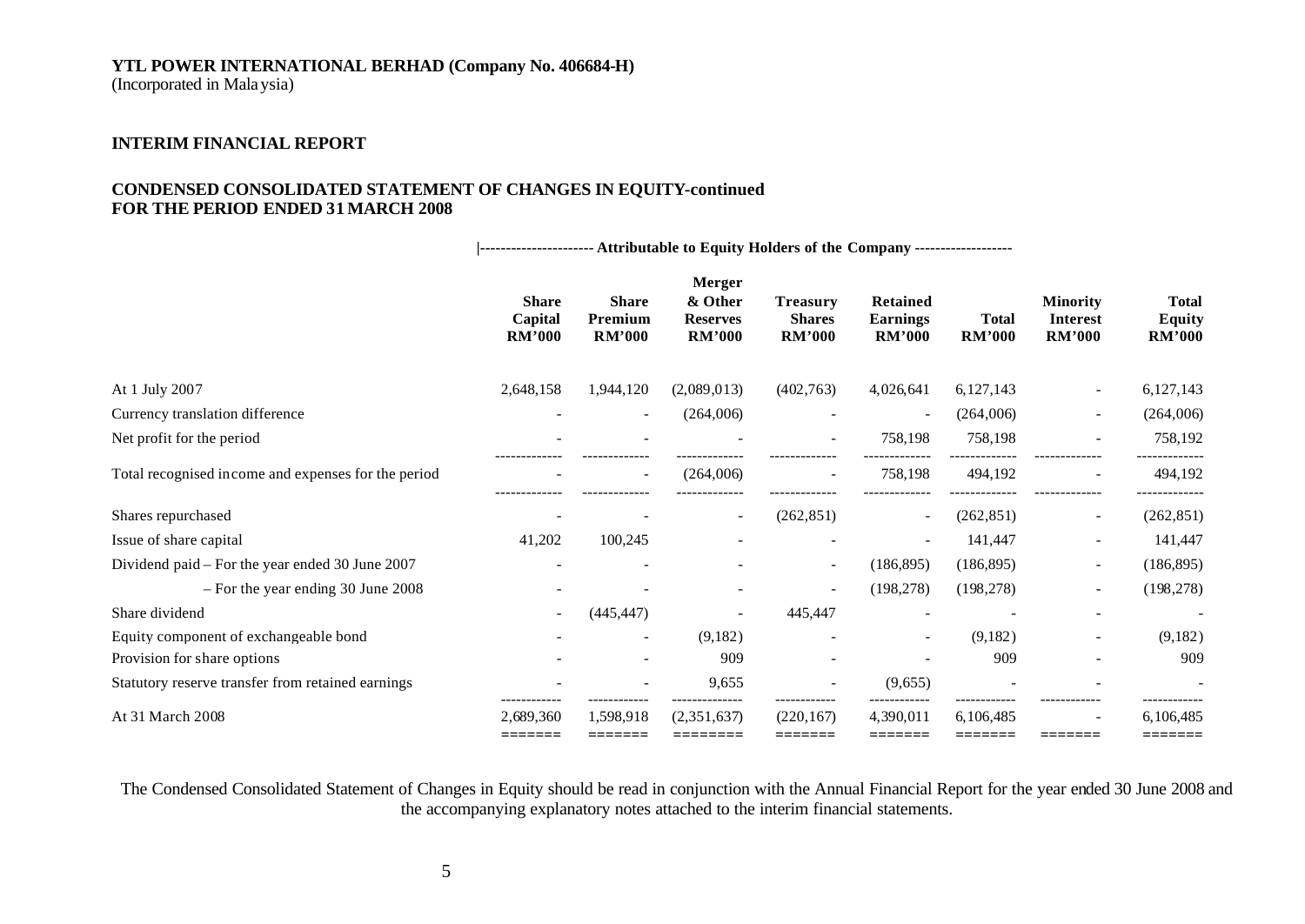# **CONDENSED CONSOLIDATED CASH FLOW STATEMENT FOR THE PERIOD ENDED 31 MARCH 2009**

|                                                                                                  | <b>CURRENT</b><br>YEAR-TO-DATE<br>31.3.2009 | <b>PRECEDING</b><br><b>YEAR</b><br><b>CORRESPONDING</b><br><b>PERIOD</b><br>31.3.2008 |
|--------------------------------------------------------------------------------------------------|---------------------------------------------|---------------------------------------------------------------------------------------|
|                                                                                                  | <b>RM'000</b>                               | <b>RM'000</b>                                                                         |
| Net cash generated from operating activities                                                     | 630,069                                     | 934,298                                                                               |
| Net cash (used) in investing activities                                                          | (8,396,003)                                 | (791,080)                                                                             |
| Net cash generated from financing activities                                                     | 3,897,868                                   | 1,449,406                                                                             |
| Net changes in cash and cash equivalents<br>Cash and cash equivalents at beginning of the period | (3,868,066)<br>9,375,916                    | 1,592,624<br>6,013,224                                                                |
| Cash and cash equivalents at end of the period [Note a]                                          | 5,507,850                                   | 7,605,848                                                                             |

# *[Note a]*

Cash and cash equivalents at the end of the period comprise:

|                                                                         | <b>RM'000</b> | <b>RM'000</b> |
|-------------------------------------------------------------------------|---------------|---------------|
| Fixed deposits                                                          | 5,417,574     | 7,587,016     |
| Cash and bank balances                                                  | 131,430       | 34,932        |
| Bank overdrafts<br>(included within short term borrowings in [Note B9]) | (41, 154)     | (16,100)      |
|                                                                         | 5,507,850     | 7,605,848     |
|                                                                         |               |               |

The Condensed Consolidated Cash Flow Statement should be read in conjunction with the Annual Financial Report for the year ended 30 June 2008 and the accompanying explanatory notes attached to the interim financial statements.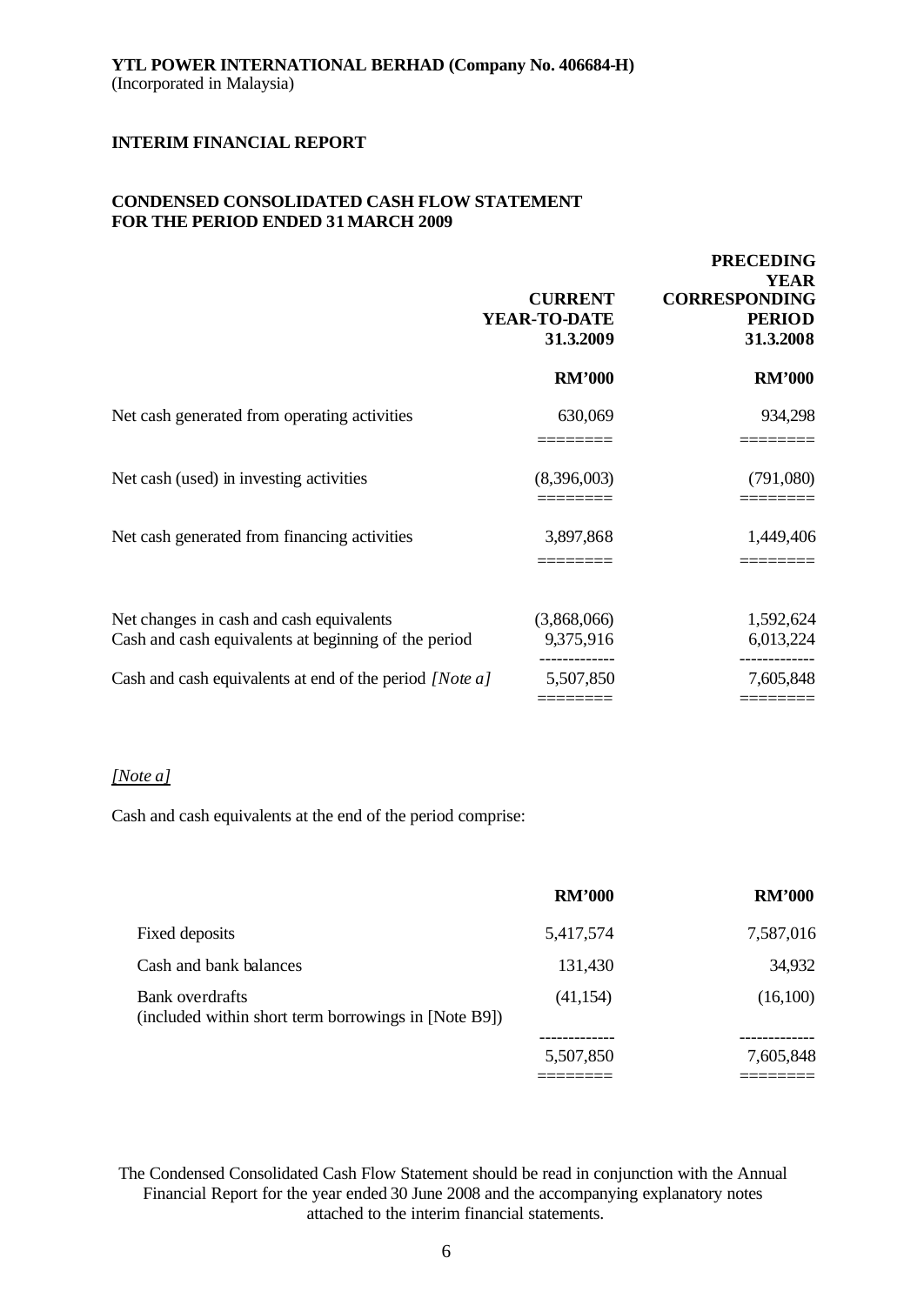(Incorporated in Malaysia)

# **INTERIM FINANCIAL REPORT**

# **PART A – EXPLANATORY NOTES PURSUANT TO FRS 134**

The Condensed Financial Statements should be read in conjunction with the audited annual financial statements of the Group for the year ended 30 June 2008.

# **A1. Accounting Policies and Methods of Computation**

The interim financial report is unaudited and has been prepared in accordance with Financial Reporting Standard ("FRS") 134: "Interim Financial Reporting" and Chapter 9, part K of the Listing Requirements of the Bursa Malaysia Securities Berhad.

The accounting policies and methods of computation adopted by the Group in the interim financial statements are consistent with those adopted in the latest audited annual financial statements.

The following notes explain the events and transactions that are significant to the understanding of the changes in the financial position and performance of the Group since the financial year ended 30 June 2008.

# **A2. Seasonality or Cyclicality of Operations**

The business operations of the Group are not materially affected by any seasonal or cyclical factor.

# **A3. Exceptional or Unusual Items**

During the current financial quarter, there was no item of an exceptional or unusual nature that affects the assets, liabilities, equity, net income or cash flows of the Group.

## **A4. Changes in Estimates of Amounts Reported**

There was no change to estimate of amount reported in prior interim periods and prior financial years.

## **A5. Changes in Debt and Equity Securities**

During the current financial quarter and financial year to date, 1,864,226 ordinary shares and 7,919,273 ordinary shares were issued pursuant to the exercise of warrants 2000/2010 at a weighted average exercise price of RM1.18.

The number of ordinary shares issued during the current financial quarter and financial year to date pursuant to the exercise of warrants 2008/2018 were 35,905,846 and 432,406,344 at a weighted average exercise price of RM1.21 per share and RM1.23 per share respectively.

During the current financial quarter and financial year to date, 404,000 ordinary shares and 488,500 ordinary shares were issued respectively pursuant to the exercise of employees' share options granted under the Company's Employees Share Option Scheme (ESOS) at a weighted average exercise price of RM1.89 per share and RM1.80 per share respectively.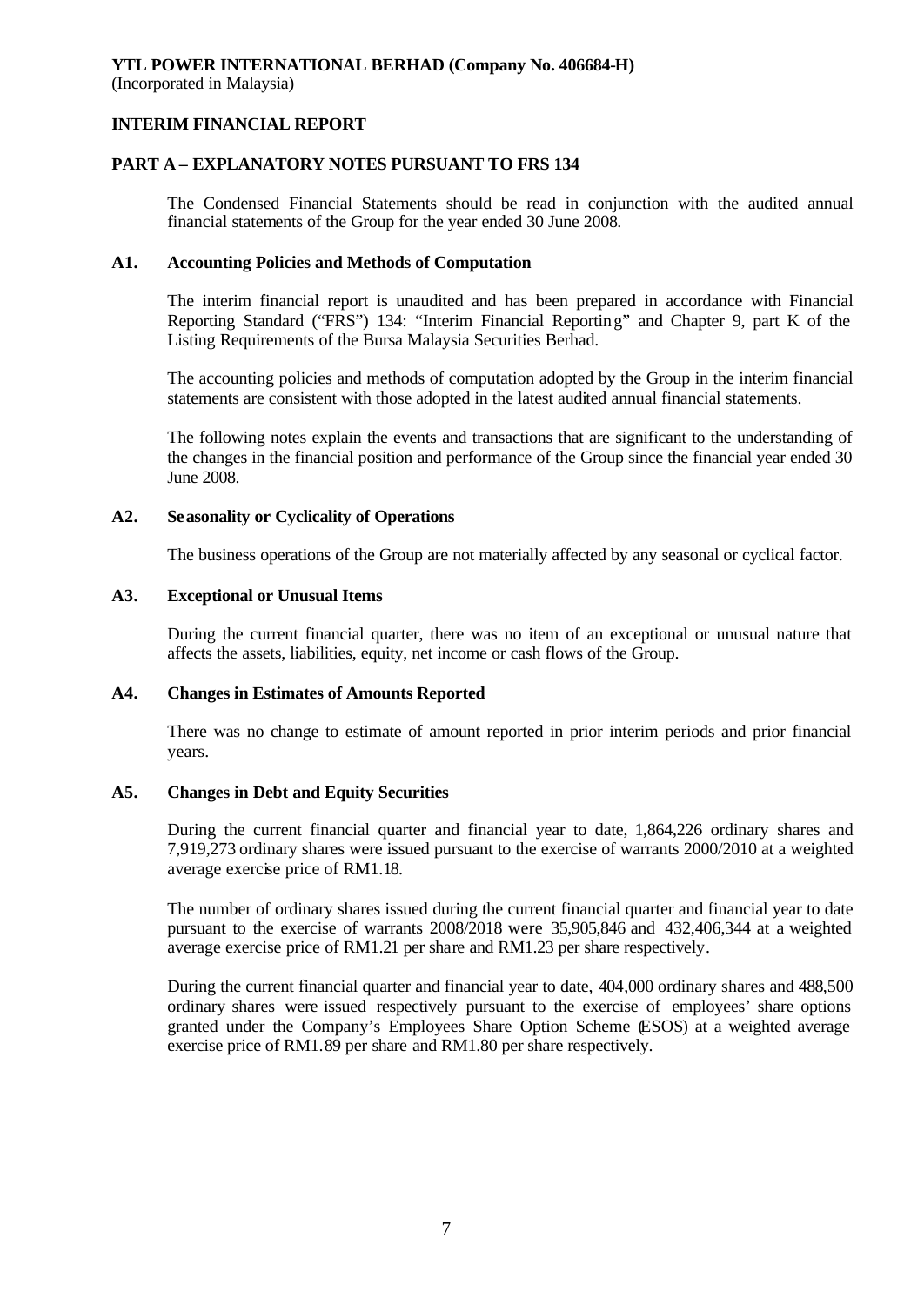(Incorporated in Malaysia)

# **INTERIM FINANCIAL REPORT**

#### **Notes – continued**

A total of 100 ordinary shares and 40,065,300 ordinary shares were repurchased from the open market for a total consideration of RM235 and RM71,505,166 for the current financial quarter and financial year to date respectively. The share buy-back transactions were financed by internally generated funds. The shares purchased are being held as treasury shares.

During the financial year to date, a total of 137,819,391 treasury shares were distributed as share dividend on 22 September 2008 to the shareholders on the basis of one (1) treasury share for every forty (40) ordinary shares held on 11 September 2008. As at 31 March 2009, the number of treasury shares held were 56,651,745 ordinary shares.

Wessex Water Services Finance Plc has fully settled the GBP300 million 5.875% Guaranteed Unsecured Bonds on 30 March 2009.

The outstanding debts are as disclosed in Note B9.

## **A6. Dividend Paid**

A final tax exempt dividend of 7.5% amounting to RM214,829,988 in respect of the financial year ended 30 June 2008 was paid on 26 December 2008.

A first interim dividend of 6% gross less tax and 3% single tier and a second tax exempt dividend of 7.5% amounting to RM217,073,627 and RM218,233,759 respectively in respect of the financial year ending 30 June 2009 was paid during the current financial quarter.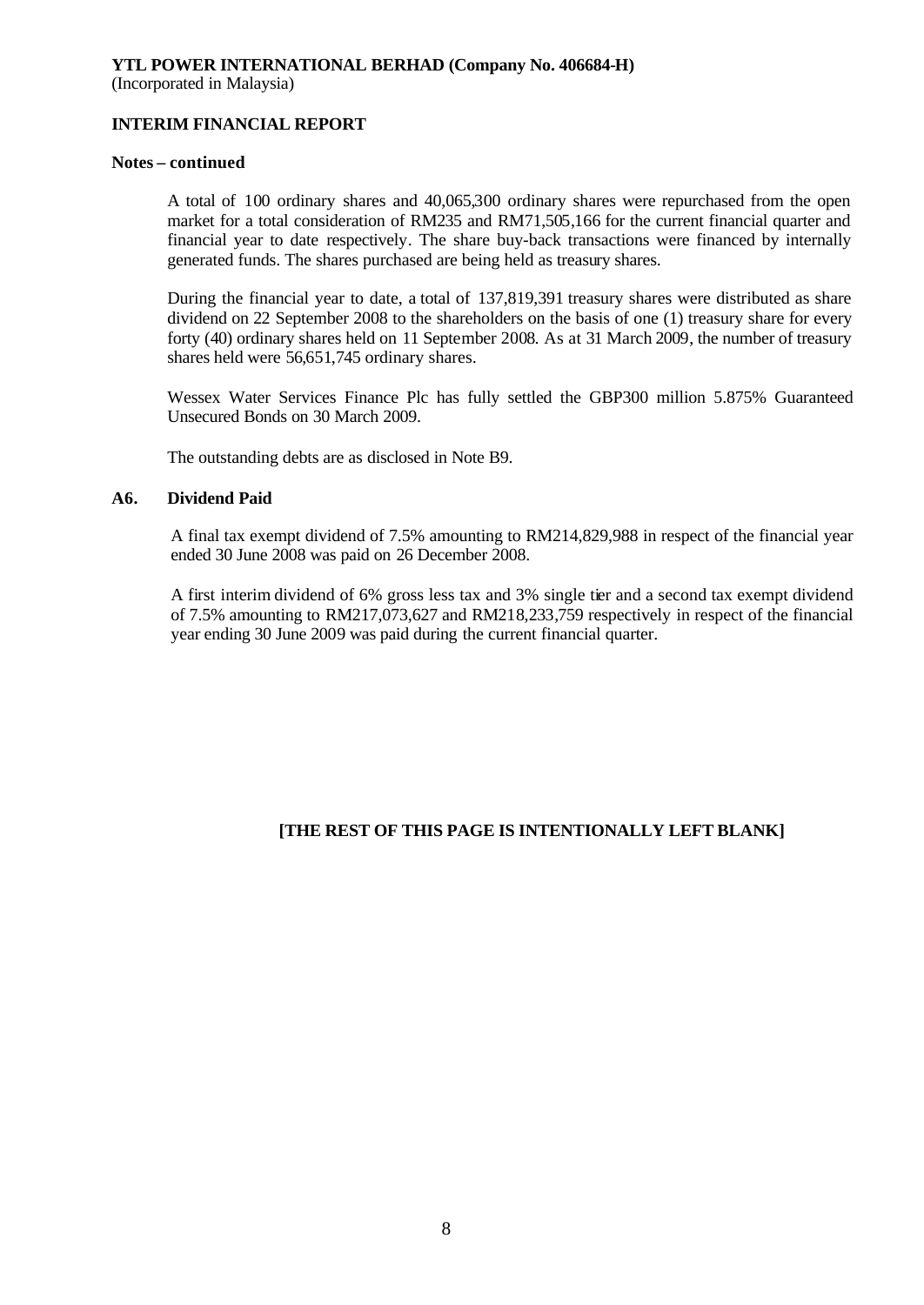(Incorporated in Malaysia)

# **INTERIM FINANCIAL REPORT**

# **Notes – continued**

# **A7. Segment Reporting**

The Group is organised on a world wide basis into three main business segments namely investment holding, power generation and water & sewerage.

Segment reporting for period ended 31 March 2009:

|                                                     | <b>Investment</b><br><b>Holding</b><br><b>RM'000</b> | Power<br><b>Generation</b><br><b>RM'000</b>   | Water &<br><b>Sewerage</b><br><b>RM'000</b> | Group<br><b>RM'000</b> |
|-----------------------------------------------------|------------------------------------------------------|-----------------------------------------------|---------------------------------------------|------------------------|
| <b>Operating Revenue</b><br>Total operating revenue |                                                      | 324,612 1,308,709 1,875,961 3,509,282         |                                             |                        |
| Inter-segment*                                      |                                                      | $(165,582)$ $(11,133)$ $(75,957)$ $(252,672)$ |                                             |                        |
| <b>External Operating Revenue</b>                   |                                                      | 159,030 1,297,576 1,800,004 3,256,610         |                                             |                        |
| <b>Results</b><br>Segment result (external)         | 90,069                                               | 356,883                                       | 865,882                                     | 1,312,834              |
| Finance cost                                        |                                                      |                                               |                                             | (637, 849)             |
| Share of results of associated companies            |                                                      | 168,127                                       |                                             | 168,127                |
| Profit from ordinary activities before tax          |                                                      |                                               |                                             | 843,112                |
| <b>Taxation</b>                                     |                                                      |                                               |                                             | (226, 302)             |
| Profit from ordinary activities after tax           |                                                      |                                               |                                             | 616,810                |
|                                                     |                                                      |                                               |                                             |                        |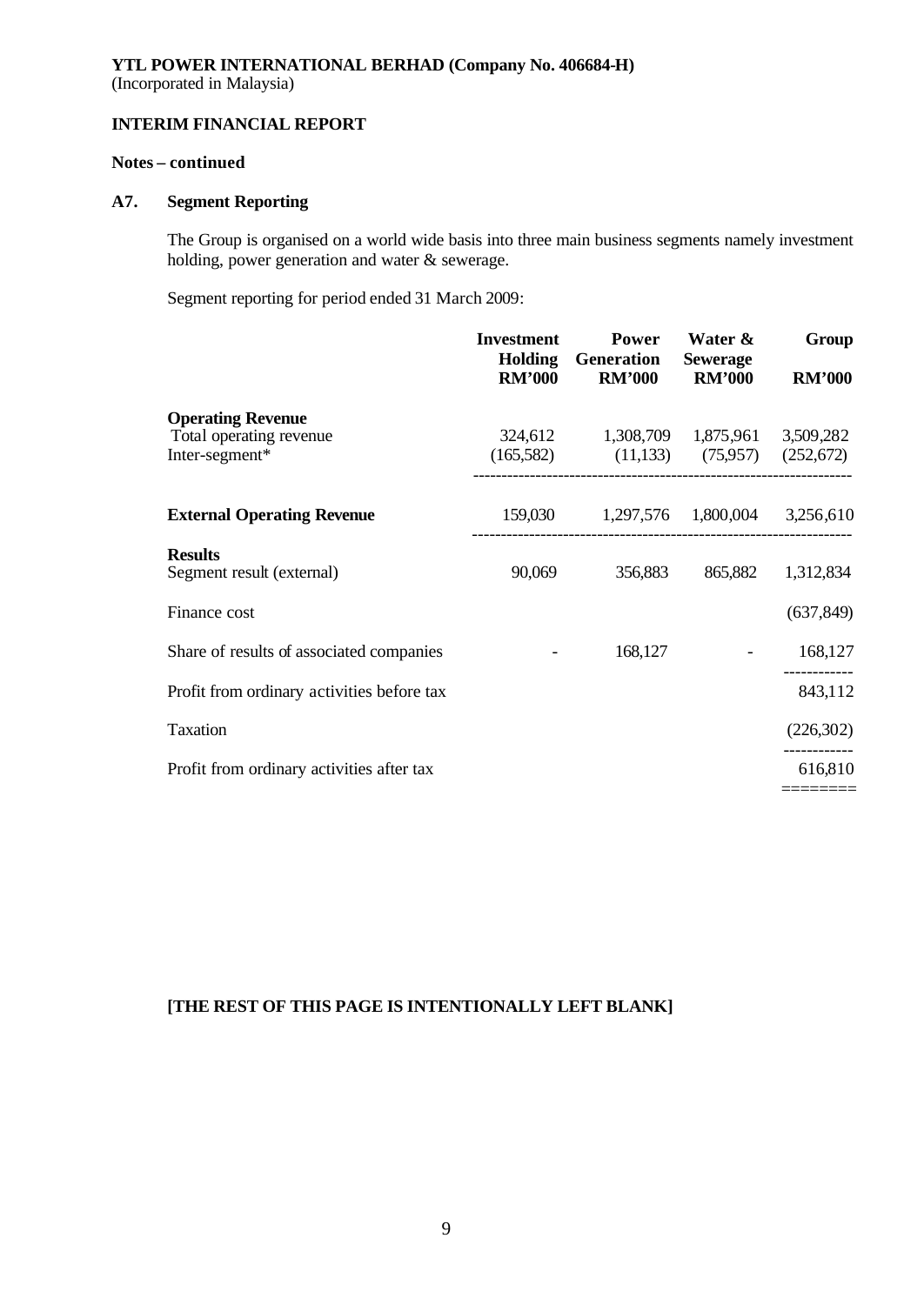# **YTL POWER INTERNATIONAL BERHAD (Company No. 406684-H)** (Incorporated in Malaysia)

# **INTERIM FINANCIAL REPORT**

# **Notes – continued**

Segment Reporting for period ended 31 March 2008:

|                                                                       | <b>Investment</b><br><b>RM'000</b> | <b>Power</b><br><b>Holding</b> Generation<br><b>RM'000</b>                          | Water &<br><b>Sewerage</b><br><b>RM'000</b> | Group<br><b>RM'000</b> |
|-----------------------------------------------------------------------|------------------------------------|-------------------------------------------------------------------------------------|---------------------------------------------|------------------------|
| <b>Operating Revenue</b><br>Total operating revenue<br>Inter-segment* |                                    | 372,391 861,596 2,091,771 3,325,758<br>$(156,618)$ $(9,879)$ $(57,283)$ $(223,780)$ |                                             |                        |
| <b>External Operating Revenue</b>                                     |                                    | 215,773 851,717 2,034,488 3,101,978                                                 |                                             |                        |
| <b>Results</b><br>Segment result (external)                           | 94,521                             | 381,342                                                                             |                                             | 949,565 1,425,428      |
| Finance cost                                                          |                                    |                                                                                     |                                             | (565,090)              |
| Share of results of associated companies                              |                                    | 156,795                                                                             |                                             | 156,795                |
| Profit from ordinary activities before tax                            |                                    |                                                                                     |                                             | 1,017,133              |
| Taxation                                                              |                                    |                                                                                     |                                             | (258, 935)             |
| Profit from ordinary activities after tax                             |                                    |                                                                                     |                                             | 758,198                |
|                                                                       |                                    |                                                                                     |                                             | =======                |

\* Inter-segment operating revenue has been eliminated at the respective segment. The inter-segment operating revenue was entered into in the normal course of business and at prices available to third parties or at negotiated terms.

# **A8. Material Events Subsequent to the End of the Interim Period**

There was no item, transaction or event of a material or unusual nature during the period from the end of the quarter under review to the date of this report.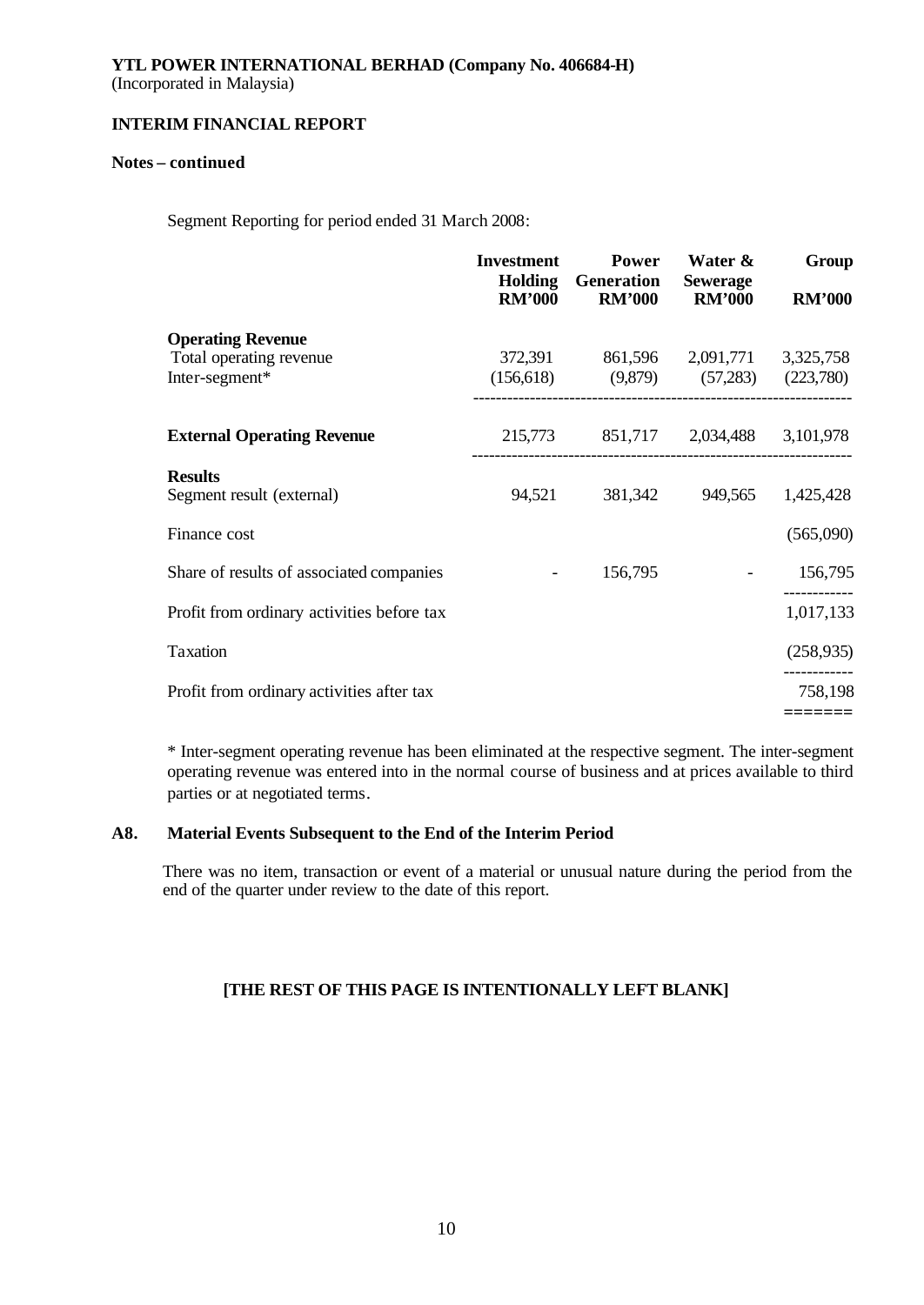(Incorporated in Malaysia)

# **INTERIM FINANCIAL REPORT**

## **Notes – continued**

## **A9. Changes in the Composition of the Group**

There were no changes in the composition of the Group for the current financial period, including business combinations, acquisition or disposal of subsidiaries and long-term investments, restructurings and discontinuing operations except for the following:-

(i) The Company had on 25 August 2008 acquired 1 ordinary share representing the entire issued and paid-up share capital of Sceptre Holdings Pte Limited ("Sceptre Holdings") for S\$1.00 in cash. As a result, Sceptre Holdings became a wholly-owned subsidiary of the Company.

Sceptre Holdings is a company incorporated in the Republic of Singapore on 15 August 2008 and is principally involved in investment holding.

Sceptre Holdings changed its name to Sabre Energy Resources Pte Limited on 24 November 2008. On 2 January 2009, its name was further changed to YTL Utilities Holdings (S) Pte Limited ("YTL Utilities Holdings").

(ii) On 1 September 2008, Sceptre Holdings acquired 1 ordinary share representing the entire issued and paid-up share capital of Sceptre Resources Pte Limited ("Sceptre Resources") for S\$1.00 in cash. As a result, Sceptre Resources became a wholly-owned subsidiary of Sceptre Holdings and an indirect subsidiary of the Company.

Concurrently, Sceptre Industries Pte Limited ("Sceptre Industries") which is a whollyowned subsidiary of Sceptre Resources, became an indirect subsidiary of the Company.

Sceptre Resources and Sceptre Industries are private limited companies incorporated in the Republic of Singapore on 19 August 2008 and 15 August 2008 respectively and are principally involved in investment holding.

Sceptre Resources and Sceptre Industries changed their names to Sabre Energy Holdings Pte Limited ("Sabre Energy Holdings") and Sabre Energy Industries Pte Limited ("Sabre Energy Industries") respectively on 24 November 2008.

Sabre Energy Holdings subsequently changed its name to YTL Utilities (S) Pte Limited on 2 January 2009.

- (iii) On 8 October 2008, Wessex Water Enterprises Limited ("WWEL"), an indirect whollyowned subsidiary of the Company, subscribed for the following:-
	- (a) 100 shares of £1.00 each representing the entire issued and paid-up share capital of Wessex Electricity Utilities Limited ("WEUL") for £100 in cash; and
	- (b) 100 shares of £1.00 each representing the entire issued and paid-up share capital of Wessex Gas Utilities Limited ("WGUL") for £100 in cash.

As a result, WEUL and WGUL became indirect subsidiaries of the Company.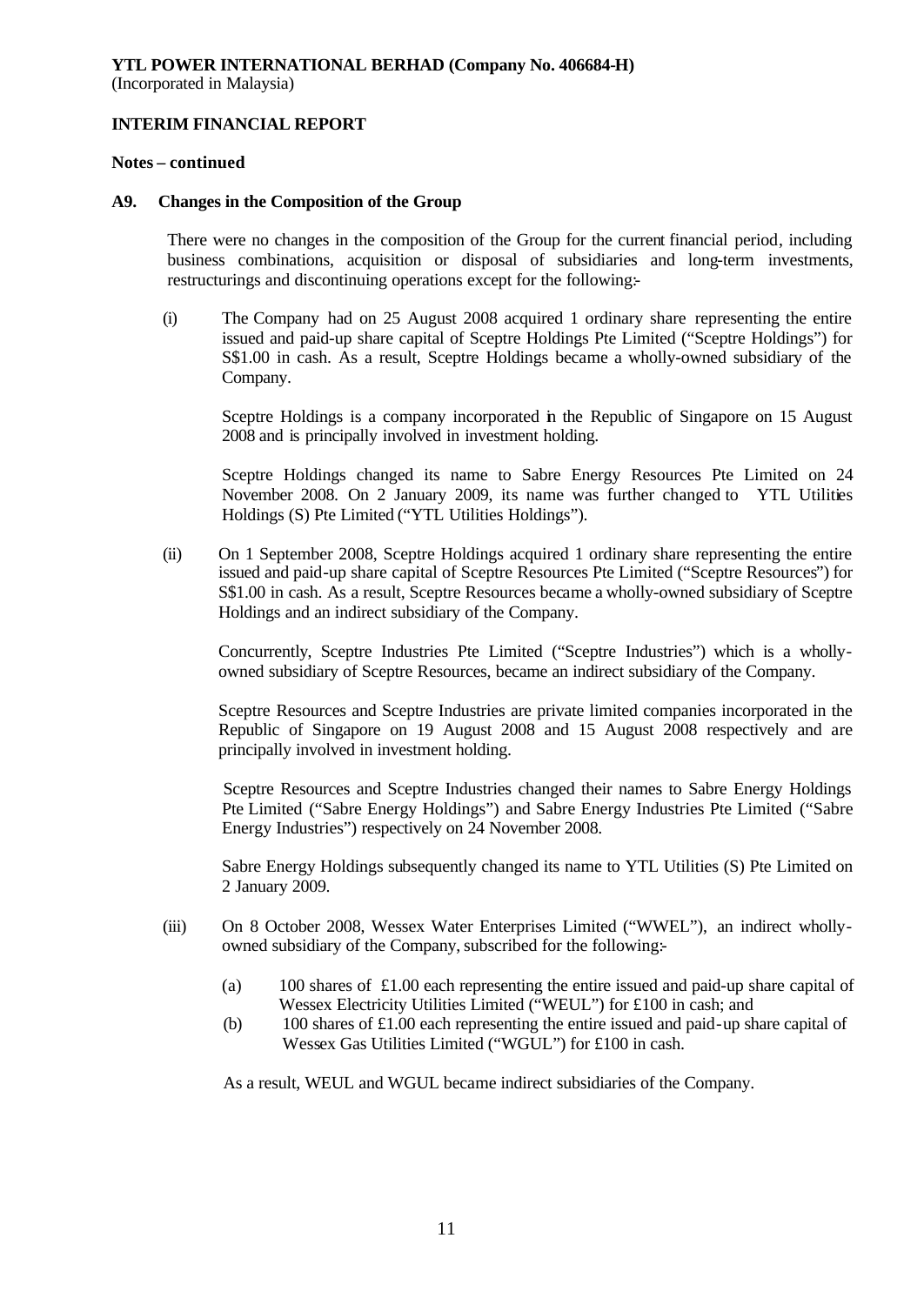(Incorporated in Malaysia)

# **INTERIM FINANCIAL REPORT**

#### **Notes – continued**

WEUL and WGUL are private limited companies incorporated in the England and Wales, each with authorised share capital of £1,000 comprising 1,000 shares of £1.00 each. Both companies will be principally involved in the ownership and operation of electricity and gas infrastructure.

(iv) On 2 December 2008, the Company together with Sabre Energy Industries, entered into a share purchase agreement with Temasek Holdings (Private) Limited to acquire 884,971,148 ordinary shares in PowerSeraya Limited ("PowerSeraya"), representing a 100% equity interest in PowerSeraya for a purchase consideration of SGD3,600 million (approximately RM8,568 million, based on the prevailing exchange rate of SGD1.00:RM2.38) ("PowerSeraya Acquisition").

The PowerSeraya Acquisition was granted the necessary approvals by Bank Negara Malaysia via its letters dated 18 August 2008 and 15 September 2008. Shareholders of the Company approved the PowerSeraya Acquisition resolution at the Extraordinary General Meeting held on 26 February 2009.

The PowerSeraya Acquisition was completed on 6 March 2009. As a result, PowerSeraya has become a wholly-owned subsidiary of Sabre Energy Industries and an indirect subsidiary of the Company.

Concurrently with the completion of the PowerSeraya Acquisition, Seraya Energy Pte Limited, Seraya Energy & Investment Pte Limited and PetroSeraya Pte Limited which are wholly-owned subsidiaries of PowerSeraya became wholly-owned subsidiaries of Sabre Energy Industries and indirect subsidiaries of the Company.

(v) On 16 January 2009, the Company acquired 1 ordinary share in YTL Seraya Limited ("YTL Seraya") at the par value of S\$1.00. As a result, YTL Seraya became a wholly-owned subsidiary of the Company.

YTL Seraya was incorporated in the Cayman Islands on 16 January 2009 with an authorised share capital of \$\$100,000.00 comprising 100,000 shares of \$\$1.00 each. YTL Seraya is principally involved in investing holding.

- (vi) On 17 February 2009, the Company disposed 1 ordinary share of S\$1.00 in YTL Utilities Holdings, representing the entire issued and paid-up share capital of YTL Utilities Holdings, to YTL Seraya for a cash consideration of S\$1.00. As a result, YTL Utilities Holdings became a direct subsidiary of YTL Seraya and an indirect subsidiary of the Company.
- (vii) On 10 March 2009, WWEL subscribed for 100 shares of £1.00 each representing the entire issued and paid-up share capital of Geneco Limited ("Geneco") for £100 in cash. As a result, Geneco became an indirect subsidiary of the Company.

Geneco is a private limited company incorporated in England and Wales with an authorised share capital of £1,000 comprising 1,000 shares of £1.00 each. Geneco will be principally involved in the business of converting waste to energy and production of renewable energy.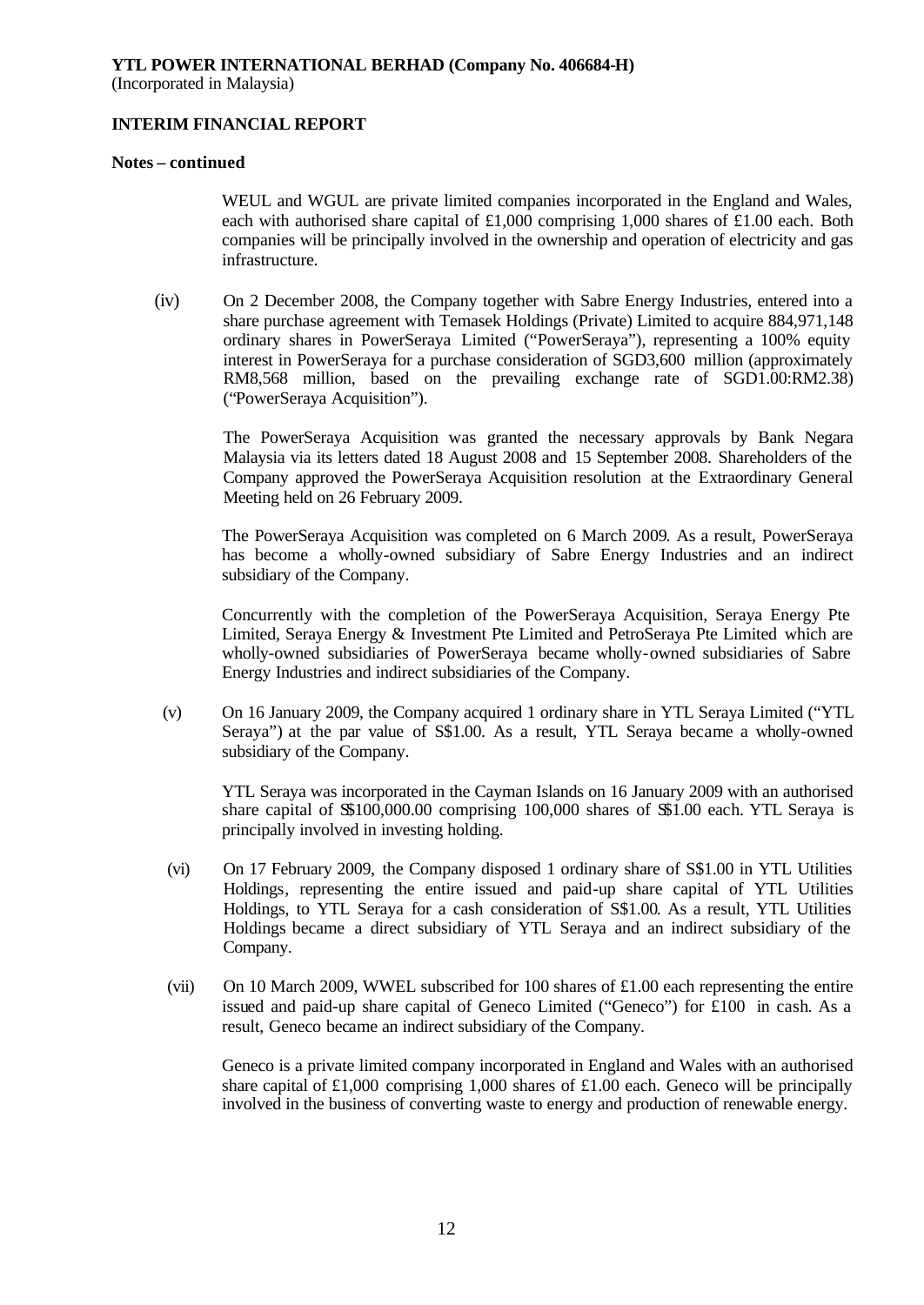# **Notes – continued**

# **A10. Changes in Contingent Liabilities**

There were no material changes in the contingent liabilities of the Group since last annual balance sheet as at 30 June 2008 save and except for a corporate guarantee amounting to RM158,279,800 given by the Company to a financial institution for letter of credit facility utilised by its subsidiary.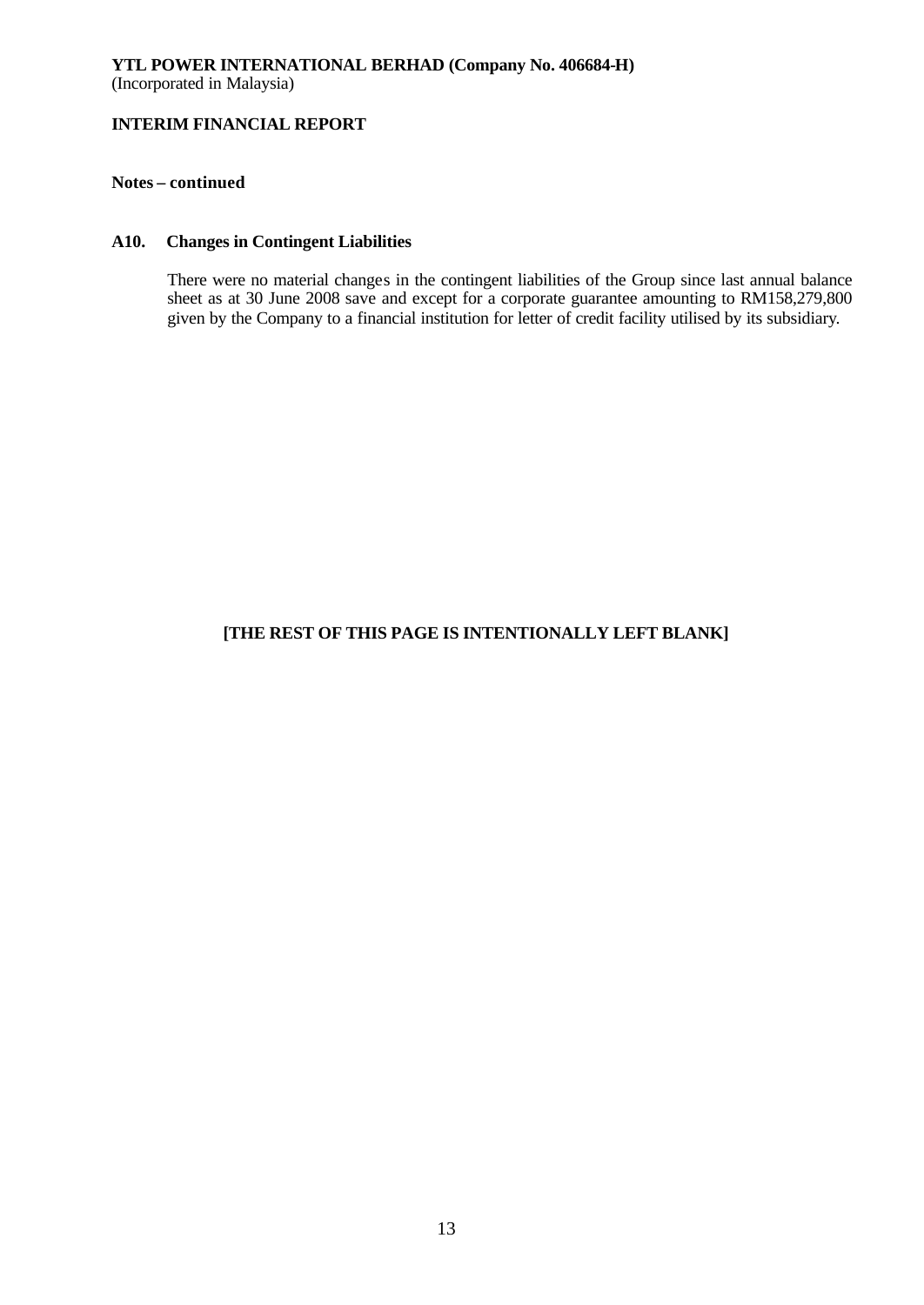# **PART B – EXPLANATORY NOTES PURSUANT TO APPENDIX 9B OF THE LISTING REQUIREMENTS OF BURSA MALAYSIA SECURITIES BERHAD**

#### **B1. Review of the Results**

Group revenue was RM1,350.6 million for the current quarter ended 31 March 2009 as compared to RM1,060.5 million in the preceding year corresponding quarter ended 31 March 2008. This represents an increase of RM290.1 million or 27.4% over the preceding year corresponding quarter ended 31 March 2008. The Group profit after taxation for the current quarter was lower by RM56.2 million or 20.3% to RM221.4 million in the current quarter ended 31 March 2009 as compared to the preceding year corresponding quarter ended 31 March 2008. The increase in group revenue was due to consolidation of revenue from PowerSeraya upon completion of the acquisition on 6 March 2009. The decrease in profit after tax was principally due to reduction in interest income.

#### **B2. Comparison with Preceding Quarter**

| <b>Current</b><br><b>Quarter</b><br>31.3.2009<br><b>RM'000</b> | <b>Preceding</b><br><b>Quarter</b><br>31.12.2008<br><b>RM'000</b> |
|----------------------------------------------------------------|-------------------------------------------------------------------|
| 1,350,609                                                      | 856,701                                                           |
| 312,928                                                        | 284,386                                                           |
| 221,376                                                        | 215,057                                                           |
|                                                                |                                                                   |

#### **B3. Prospects**

The Group, after considering its current level of operations and market conditions, is expected to perform satisfactorily for the financial year ending 30 June 2009 save and except for the one off payment to the Government of Malaysia by its power generation subsidiary and the lower GBP exchange rate in translating the earnings of its foreign subsidiaries. However, following the completion of the acquisition of PowerSeraya on 6 March 2009, PowerSeraya is expected to contribute positively to the group earnings for the financial year ending 30 June 2009.

## **B4. Profit Forecast**

The Group did not issue any profit forecast during the financial period.

# **B5. Audit Report of the preceding financial year ended 30 June 2008**

The Auditors' Report on the financial statements of the preceding financial year was not subject to any qualification.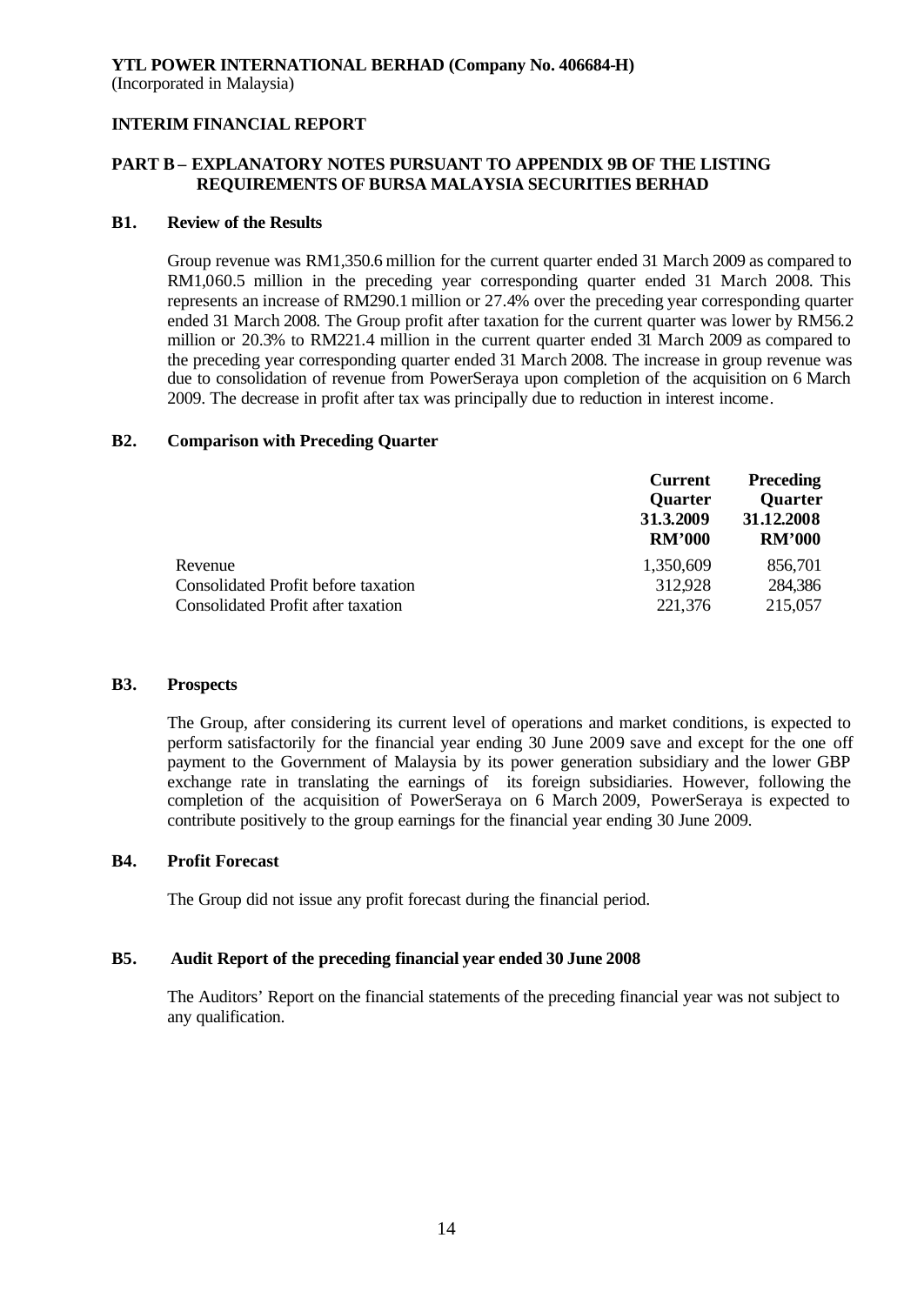#### **Notes – continued**

## **B6. Taxation**

|                              | <b>Current</b> | <b>Current</b> |
|------------------------------|----------------|----------------|
|                              | Year           | Year           |
|                              | <b>Quarter</b> | <b>To Date</b> |
|                              | 31.3.2009      | 31.3.2009      |
|                              | <b>RM'000</b>  | <b>RM'000</b>  |
| In respect of current period |                |                |
| - Income Tax                 | 73,708         | 193,676        |
| - Deferred Tax               | 17,844         | 32,626         |
|                              |                |                |
|                              | 91,552         | 226,302        |
|                              |                |                |

The provision for taxation for the current quarter and current year to date reflects an effective rate approximates to the Statutory Income Tax Rates of the Countries where the Group operates.

#### **B7. Sale of Unquoted Investments and/or Properties**

There was no sale of unquoted investments or properties during the current financial quarter and financial year to date.

#### **B8. Quoted Investments**

- a) There was no disposal of quoted investment during the current financial quarter. Disposal of quoted investments during financial year to date amounted to RM35,582. Profit on sale of quoted investments amounted to RM30,192 for the financial year to date.
- b) There was no purchase of quoted investments during the current financial quarter and financial year to date
- c) The cost, carrying value and the market value of the quoted investments of the Group as at end of the current reporting quarter are:

|                | <b>RM'000</b> |
|----------------|---------------|
| Cost           | 103,033       |
| Carrying value | 103,033       |
| Market value   | 101,287       |
|                |               |

## **B9. Corporate Proposals**

# a) **Corporate Proposal Announced and Pending Completion**

There were no corporate proposals announced and pending as at the date of this report.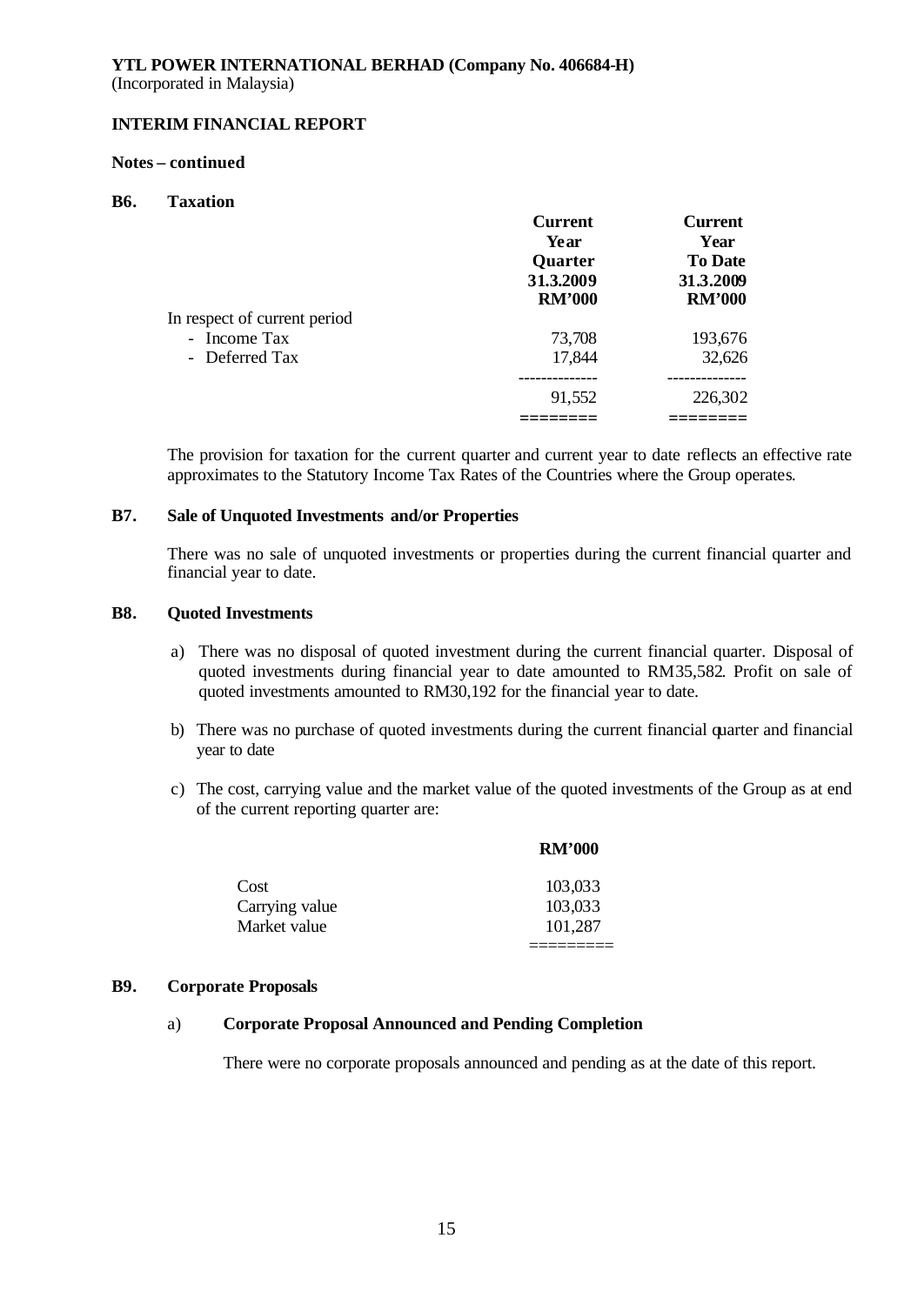#### **Notes – continued**

#### b) **Status of Utilisation of Proceeds**

#### **USD250 million Guaranteed Exchangeable Bonds Due 2010**

The net proceeds received from the issue of the USD250 million Guaranteed Exchangeable Bonds due 2010 is currently placed under fixed deposits pending investment in utilities assets.

# **RM2.2 billion Redeemable Bonds Due 2013 with warrants issue**

The net proceeds received from the issue of the RM2.2 billion Redeemable Bonds due 2013 has been utilised to acquire PowerSeraya .

#### **B10. Group Borrowings and Debt Securities**

The Group's borrowings from financial institutions as at end of the current financial quarter are as follows:

|           | <b>Short term</b><br><b>RM'000</b> | Long term<br><b>RM'000</b> | <b>Total</b><br><b>RM'000</b> |
|-----------|------------------------------------|----------------------------|-------------------------------|
| Secured   | 13                                 |                            | 13                            |
| Unsecured | 2,042,379                          | 19,912,714                 | 21,955,093                    |
|           |                                    |                            |                               |
|           | 2,042,392                          | 19,912,714                 | 21,955,106                    |
|           |                                    |                            |                               |

The borrowings which are denominated in foreign currency are as follows:

| In US Dollar (*000)        | 568,917   |
|----------------------------|-----------|
| In Sterling Pound ('000)   | 1,575,902 |
| In Singapore Dollar ('000) | 2,830,338 |

All borrowings of subsidiary companies are on a non-recourse basis to the Company save and except for the following which is guaranteed by the Company:

- a) USD250 million Guaranteed Exchangeable Bonds Due 2010, of which USD184.4 million remain outstanding as at 31 March 2009.
- b) USD190 million term loan due on 29 January 2011.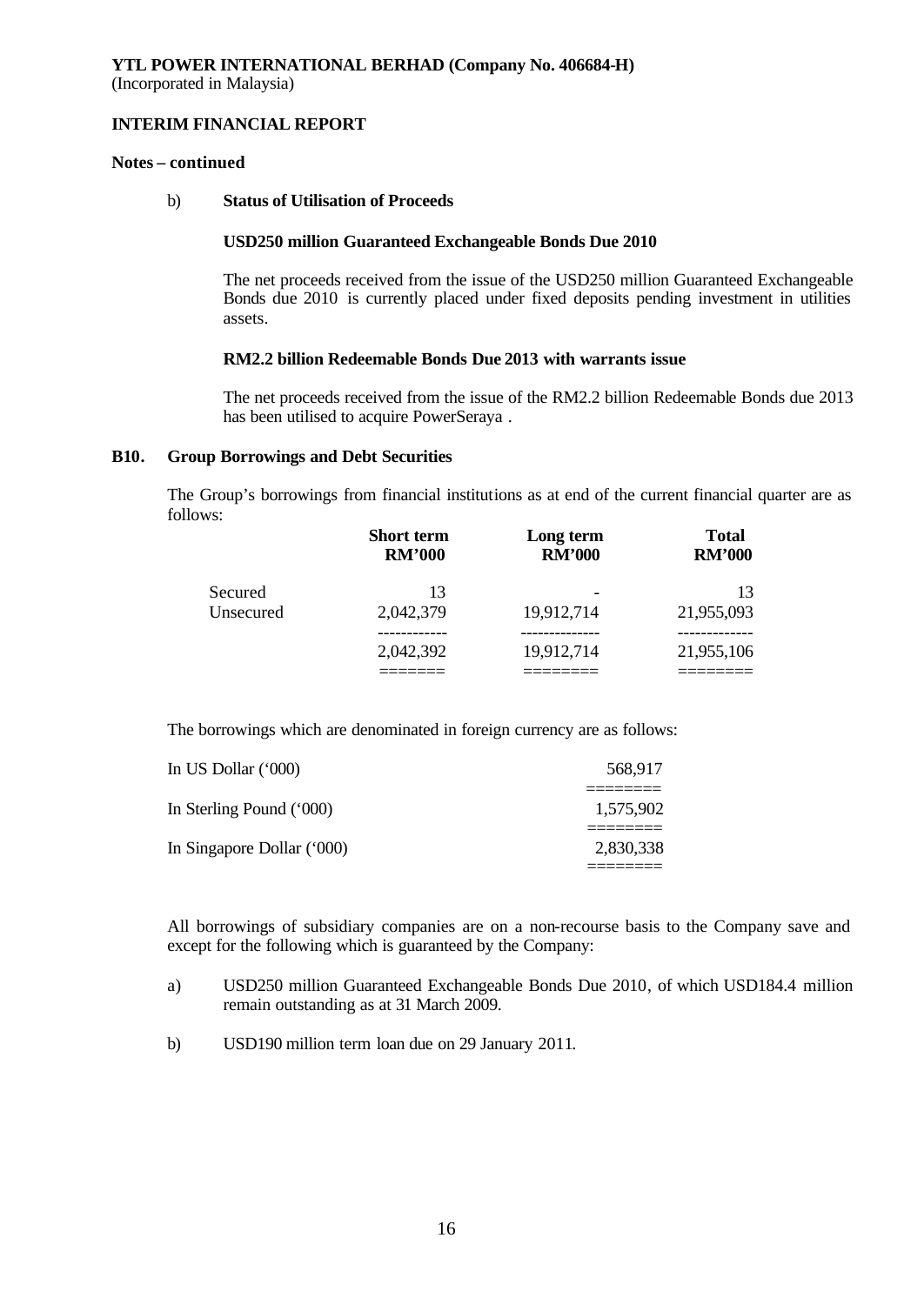(Incorporated in Malaysia)

# **INTERIM FINANCIAL REPORT**

# **Notes – continued**

## **B11. Off Balance Sheet Financial Instruments**

(a) Fuel oil swaps

The Group entered into fuel oil swaps to hedge highly probable forecast physical fuel oil and natural gas purchases that are expected to occur at various dates in the future. The fuel oil swaps have maturity dates that match the expected occurrence of these transactions. Gains and losses arising from these contracts are deferred and included in the measurement of inventory of fuels upon acquisition. These are subsequently recognised in the income statement upon consumption of the underlying fuels.

As at 15 May 2009, the Group's outstanding fuel oil swaps are as follows:

| <b>Type of contract</b> | <b>Outstanding</b><br>Quantity<br><b>In Metric Ton</b> | <b>Notional</b><br>Amount<br><b>In RM'000</b> | <b>Maturity</b><br>date      |
|-------------------------|--------------------------------------------------------|-----------------------------------------------|------------------------------|
| "Buy" fuel oil swaps    | 626,500                                                | 717,440                                       | 31 May 2009 - 31 May<br>2011 |
| "Sell" fuel oil swaps   | 160,000                                                | 153,838                                       | 31 May 2009 - 31 Aug<br>2009 |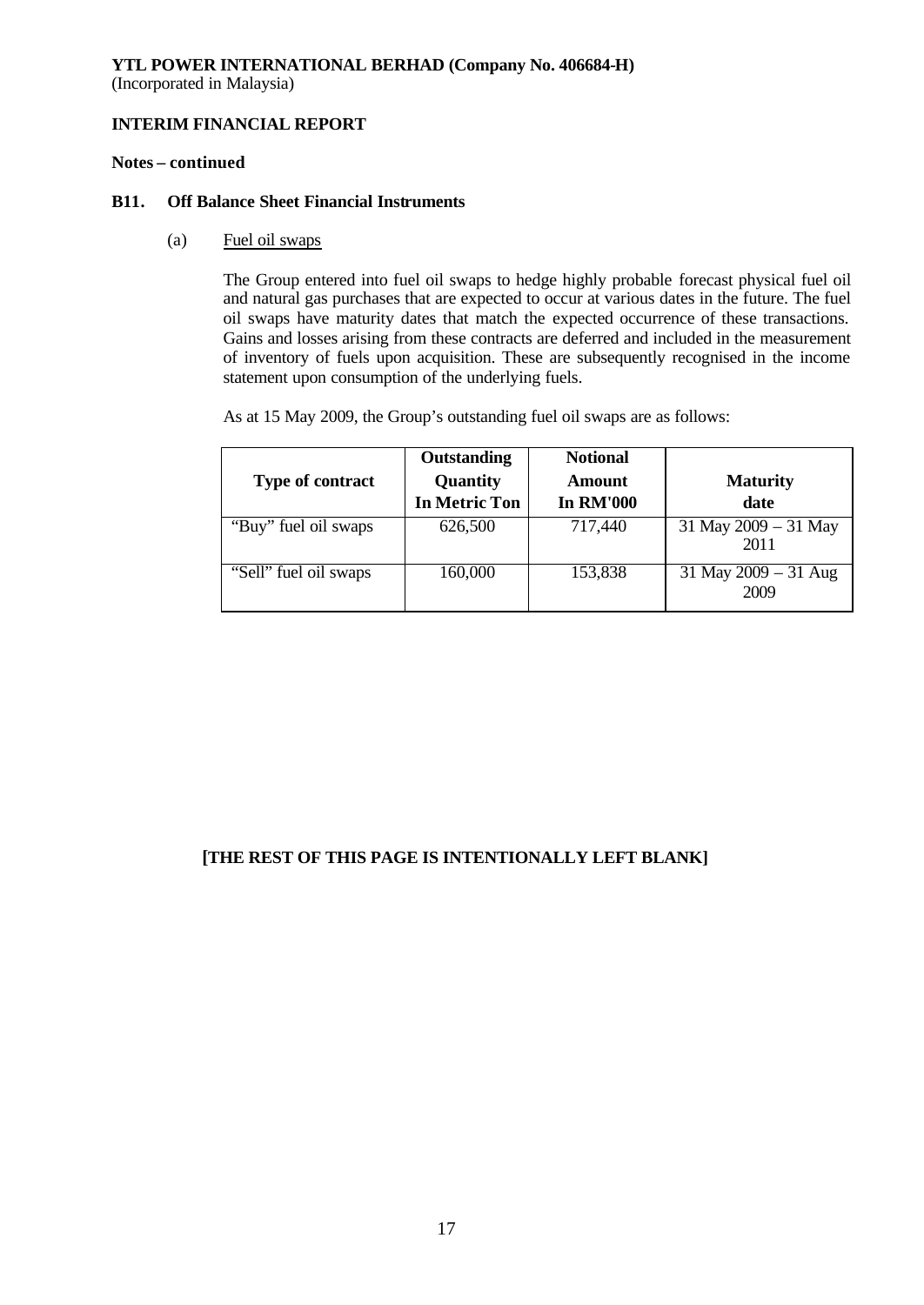(Incorporated in Malaysia)

# **INTERIM FINANCIAL REPORT**

#### **Notes – continued**

## (b) Currency forwards

The Group entered into currency forwards to hedge highly probable forecast transactions denominated in foreign currency expected to occur in the future. The currency forwards have maturity dates that match the expected occurrence of these transactions. Gains and losses arising from these contracts are deferred and included in the measurement of inventory of fuels upon acquisition. These are subsequently transferred to the income statement upon consumption of the underlying fuels. For those currency forwards used to hedge highly probable forecast foreign purchases of property, plant and equipment, the gains and losses are included in the cost of the assets and recognised in the income statement over their estimated useful lives as part of depreciation expense.

As at 15 May 2009, the Group's outstanding currency forwards are as follows:

| <b>Nature of Forecast</b>   | Foreign         | Foreign            | <b>Notional</b>  | <b>Maturity date</b>           |
|-----------------------------|-----------------|--------------------|------------------|--------------------------------|
| transactions                | <b>Currency</b> | <b>Currency</b>    | Amount           |                                |
|                             |                 | <b>Amount '000</b> | <b>In RM'000</b> |                                |
| Fuel oil and natural<br>gas | <b>Buy USD</b>  | 166,525            | 597,685          | 03 Jun 2009 -<br>01 Jun 2011   |
| Fuel oil and natural<br>gas | Sell USD        | 5,500              | 19,973           | 03 Jun 2009 -<br>12 Jun 2009   |
| Capital Projects            | <b>Buy USD</b>  | 33,073             | 115,300          | 01 Jun $2009 -$<br>01 Jul 2010 |
| <b>Capital Projects</b>     | <b>Buy EURO</b> | 71,313             | 343,287          | 01 Jun 2009 -<br>02 Aug 2010   |
| <b>Capital Projects</b>     | Buy JPY         | 337,373            | 13,014           | 22 May 2009 -<br>04 Jan 2010   |

## (c) Interest rate swaps

Interest rate swaps are entered to hedge floating semi-annual interest payments on borrowings with final repayment date 27 August 2014. Since the borrowings are obtained specifically for the construction of plant, property and equipment, the interest on these borrowings are capitalised. The gains and losses on the interest rate swaps are recognized to the cost of the plant, property and equipment and subsequently recognised in the income statement over their estimated useful lives as part of depreciation expense.

The interest rate swaps as at 15 May 2009 are as follows:

| <b>Interest Rate Swap</b> | <b>Notional Amount</b> | <b>Weighted Average</b><br>Rate per annum | <b>Effective Period</b>      |
|---------------------------|------------------------|-------------------------------------------|------------------------------|
| Plain Vanilla             | SGD 250 million        | 2.89%                                     | 28 Feb 2008 -<br>28 Aug 2014 |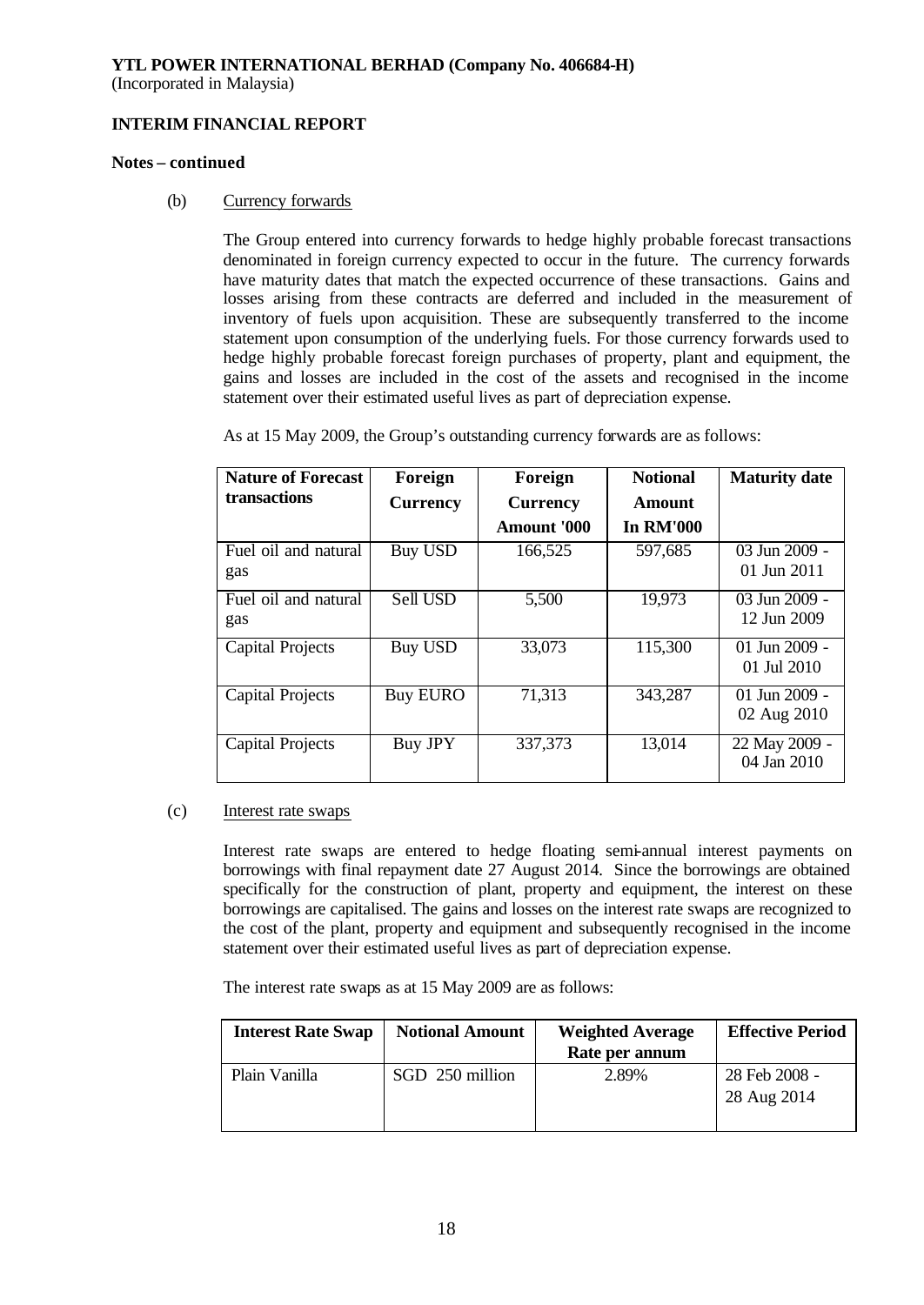(Incorporated in Malaysia)

#### **INTERIM FINANCIAL REPORT**

# **Notes – continued**

# **B12. Pending Material Litigation**

There was no material litigation pending as at the date of this report.

# **B13. Dividend**

 The Board of Directors declared a third interim dividend of 7.5% single-tier for the current financial year ending 30 June 2009 and that the book closure and payment dates in respect of the aforesaid dividend are 30 June 2009 and 16 July 2009 respectively

#### **B14. Earnings Per Share**

# **i) Basic Earnings Per Share**

The basic earnings per share of the Group has been computed by dividing the net profit for the financial quarter by the weighted average number of ordinary shares in issue during the financial quarter as set out below :- **Preceding**

|                                                      | <b>Current</b><br>Year<br><b>Quarter</b><br>31.3.2009 | <b>F</b> receding<br>Year<br>Corresponding<br><b>Quarter</b><br>31.3.2008 |
|------------------------------------------------------|-------------------------------------------------------|---------------------------------------------------------------------------|
| Net Profit for the period (RM'000)                   | 221,376                                               | 277,589                                                                   |
|                                                      |                                                       |                                                                           |
| Weighted average number of<br>ordinary shares ('000) | 5,805,355                                             | 5,283,342                                                                 |
| Basic earnings per share (Sen)                       | 3.81                                                  | 5.25                                                                      |
|                                                      |                                                       |                                                                           |